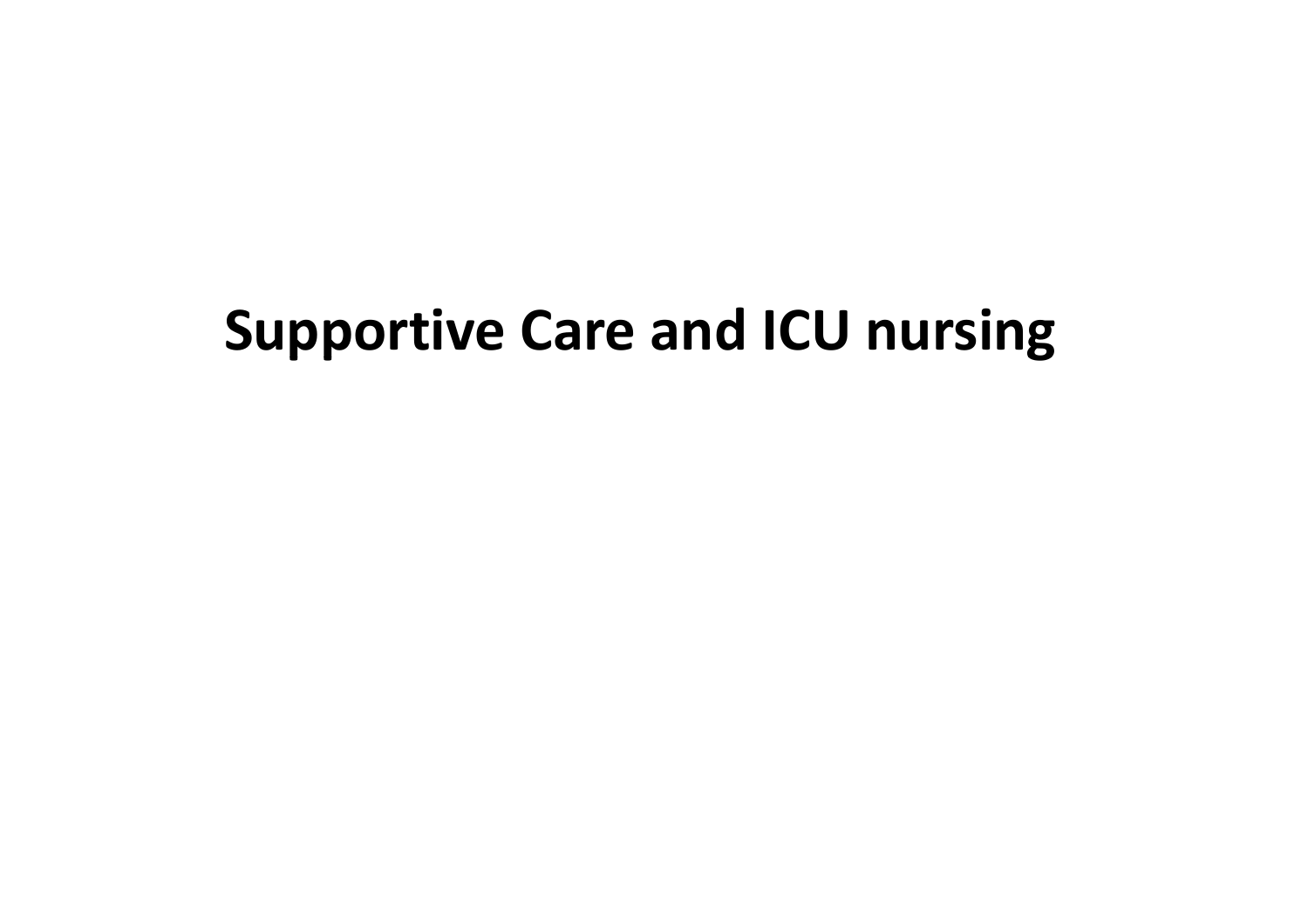### **Patient status**

- Medical history
- What is the problem now?
- Check the patient
- Check the documentation
- All stuff speaks to each other! **Teamwork** !
- If something wrong **Call for help!**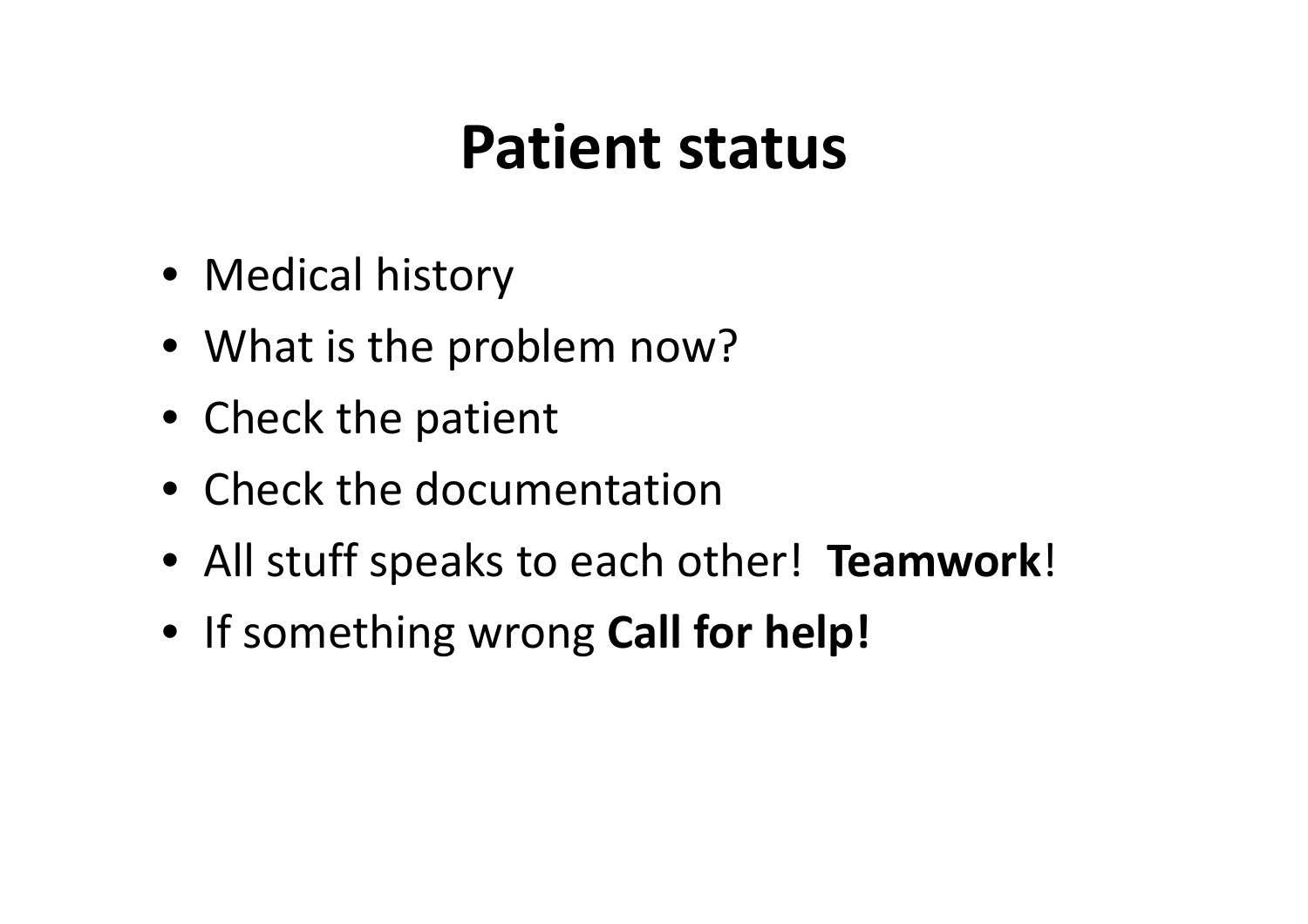# **CARESTATUS**

- Respiration
- Cirkulation
- Neurology
- Infection
- Nutrition
- Kidney function, Abdomen
- Supportive treatment
- Skin status
- Family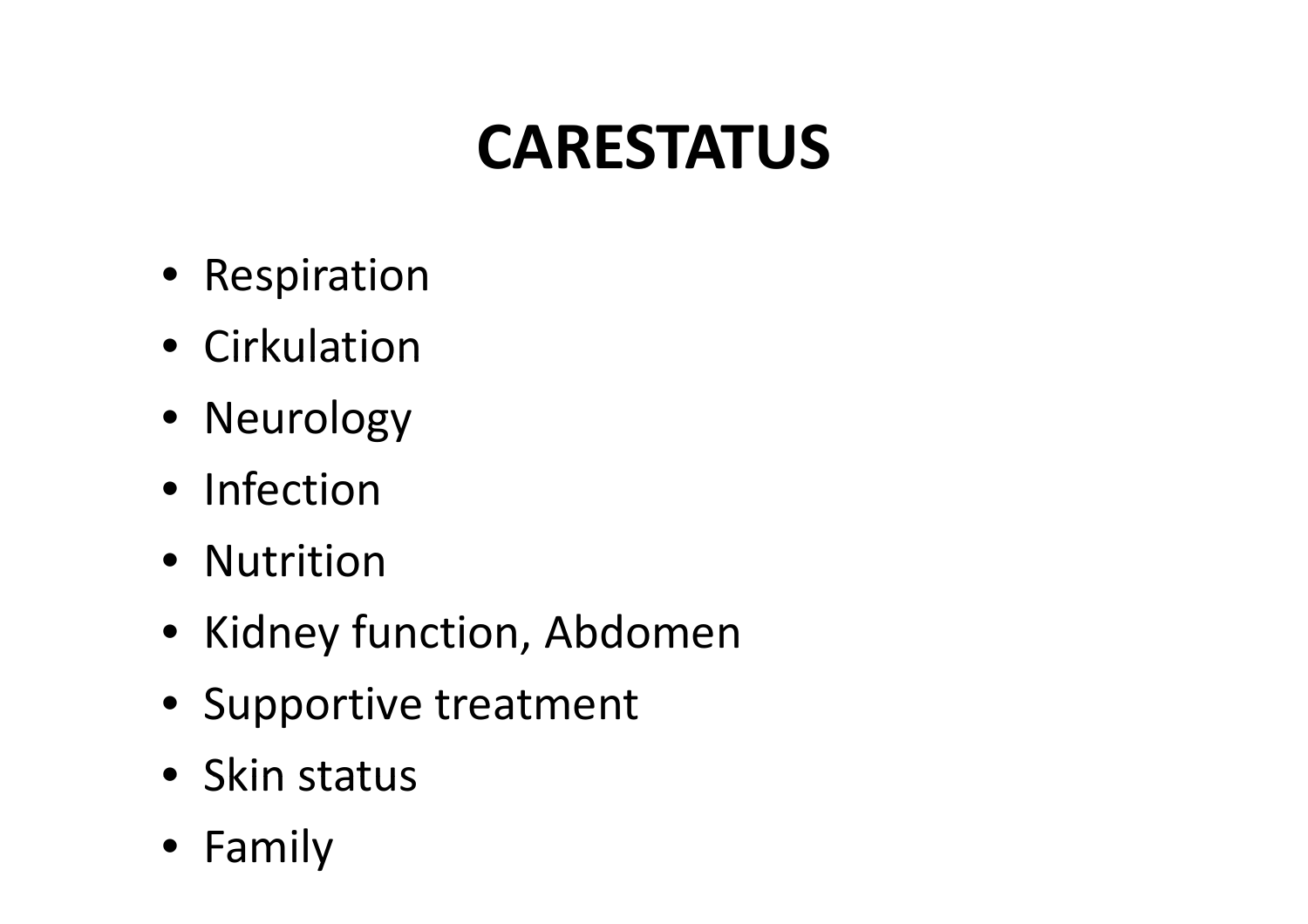# **Respiration**

### **Airway and Breathing**

- Breath sounds.
- Chest moovements.
- Count respiratory rate.
- Check Oxygen Saturation
- If the patient is in ventilator. Check the setting and alarms
- Check the documentation. Is there changes?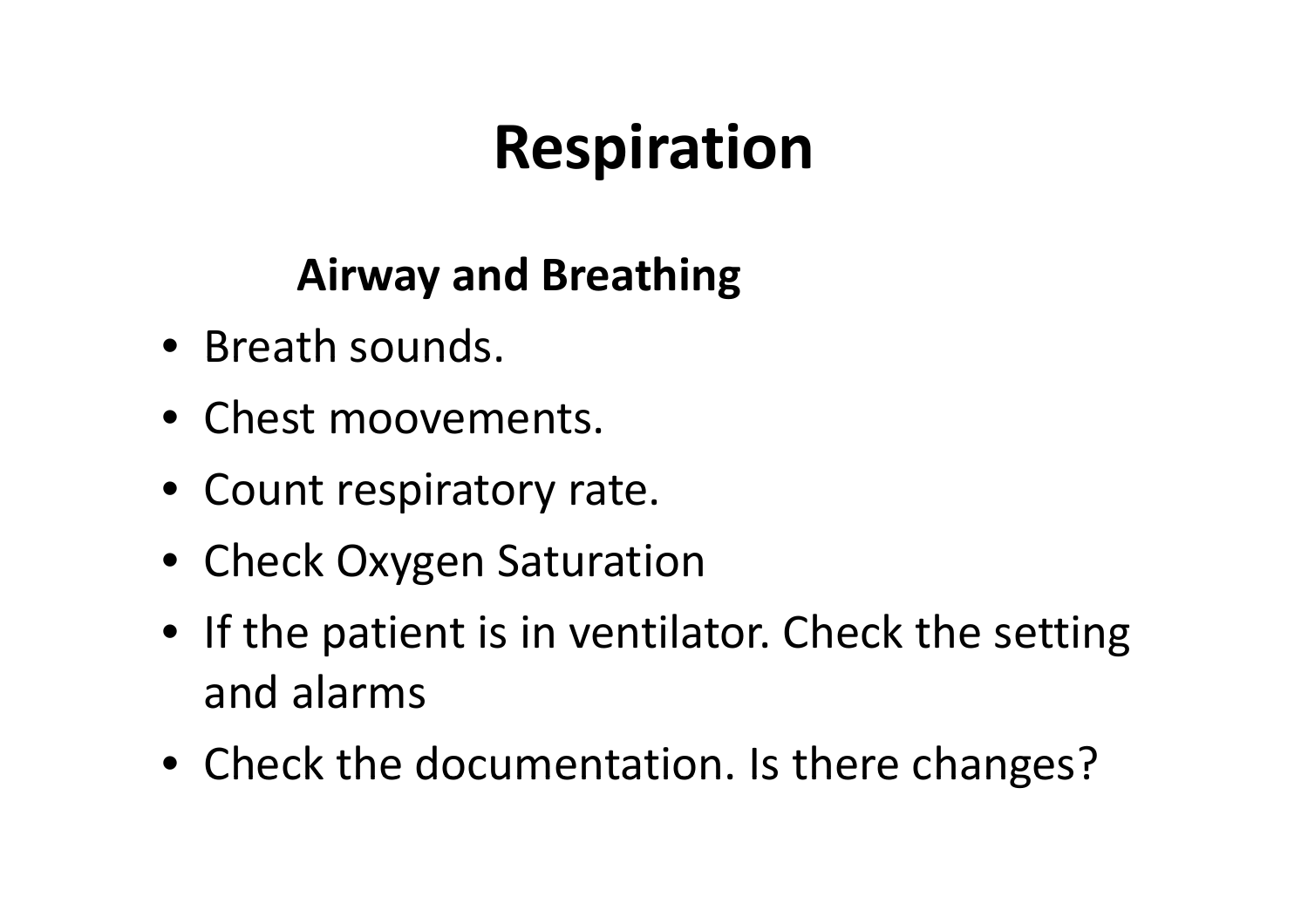# **Circulation**

- Measure pulse
- Measure blood pressure
- Capillary refill time
- Skin colour
- Urine output
- Everything else? Labs? Glucose, Hb
- Trombosprofylaxis
- Oedema
- Weight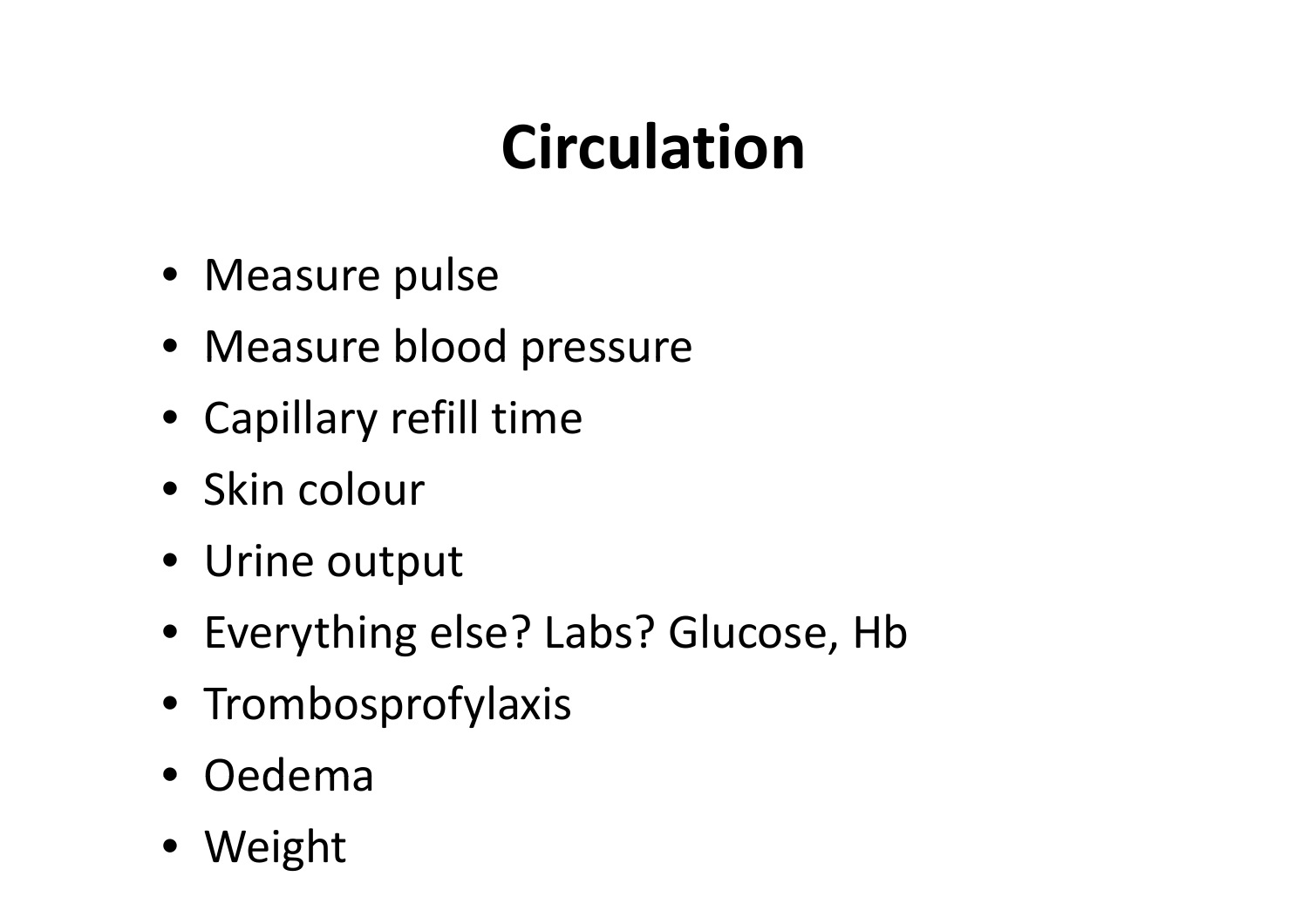## **Neurology**

## **Conscious level**

### **AVPU**

- **A <sup>=</sup>** Alert. Is the patient awake and speaks normal?
- **V <sup>=</sup>** Respond to Voice. If you speak to the patient: Is he responding? The patient listen what you say?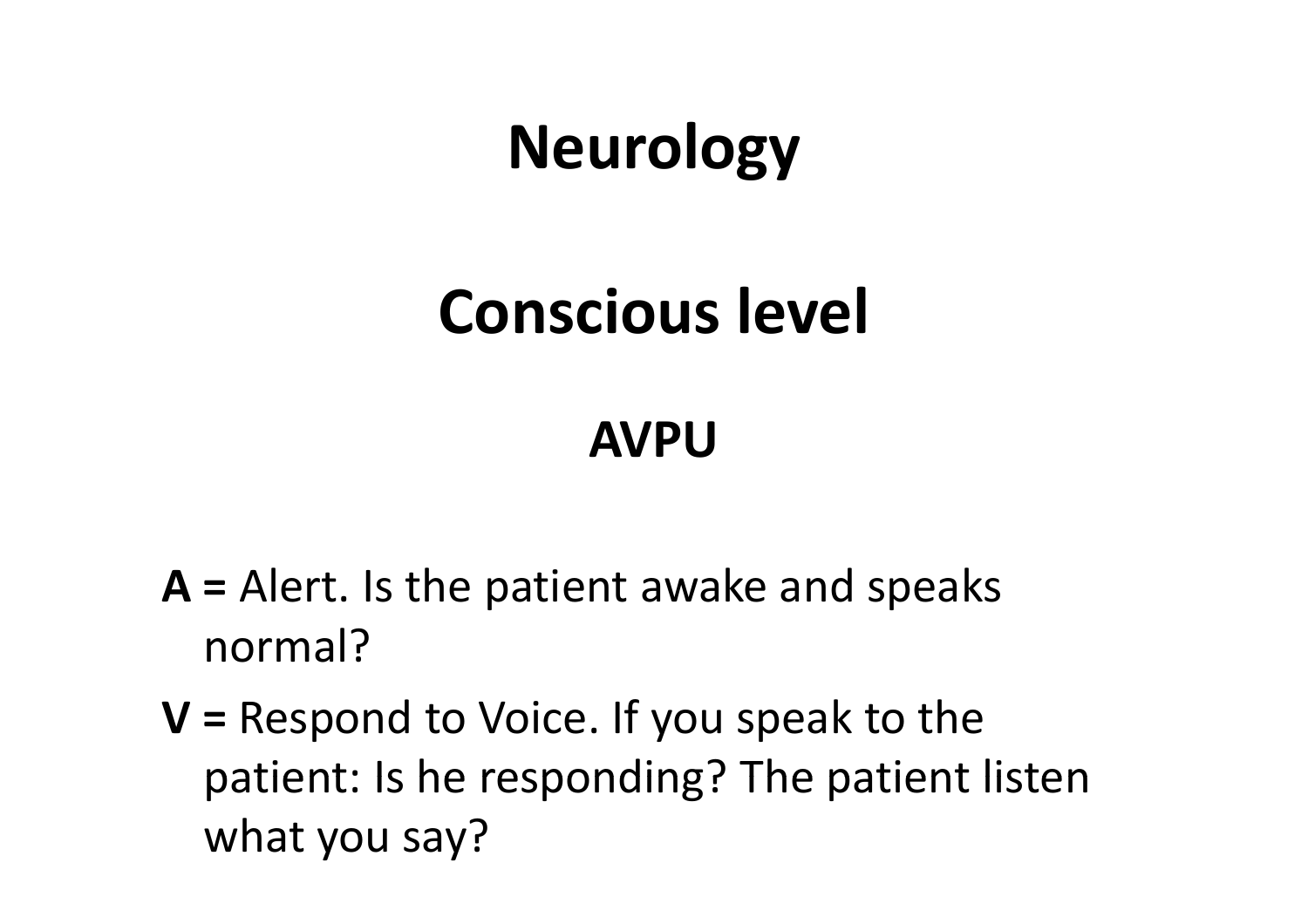### **Conscious Level**

#### **AVPU**

- **P <sup>=</sup>** Responds to Pain. If you pinch the patient is the patient responding? Is the patient trying to take away your hand?
- **U <sup>=</sup>** Unresponsive. The patient does not speak to you and is not moving at all. Is the patient unconsiousness?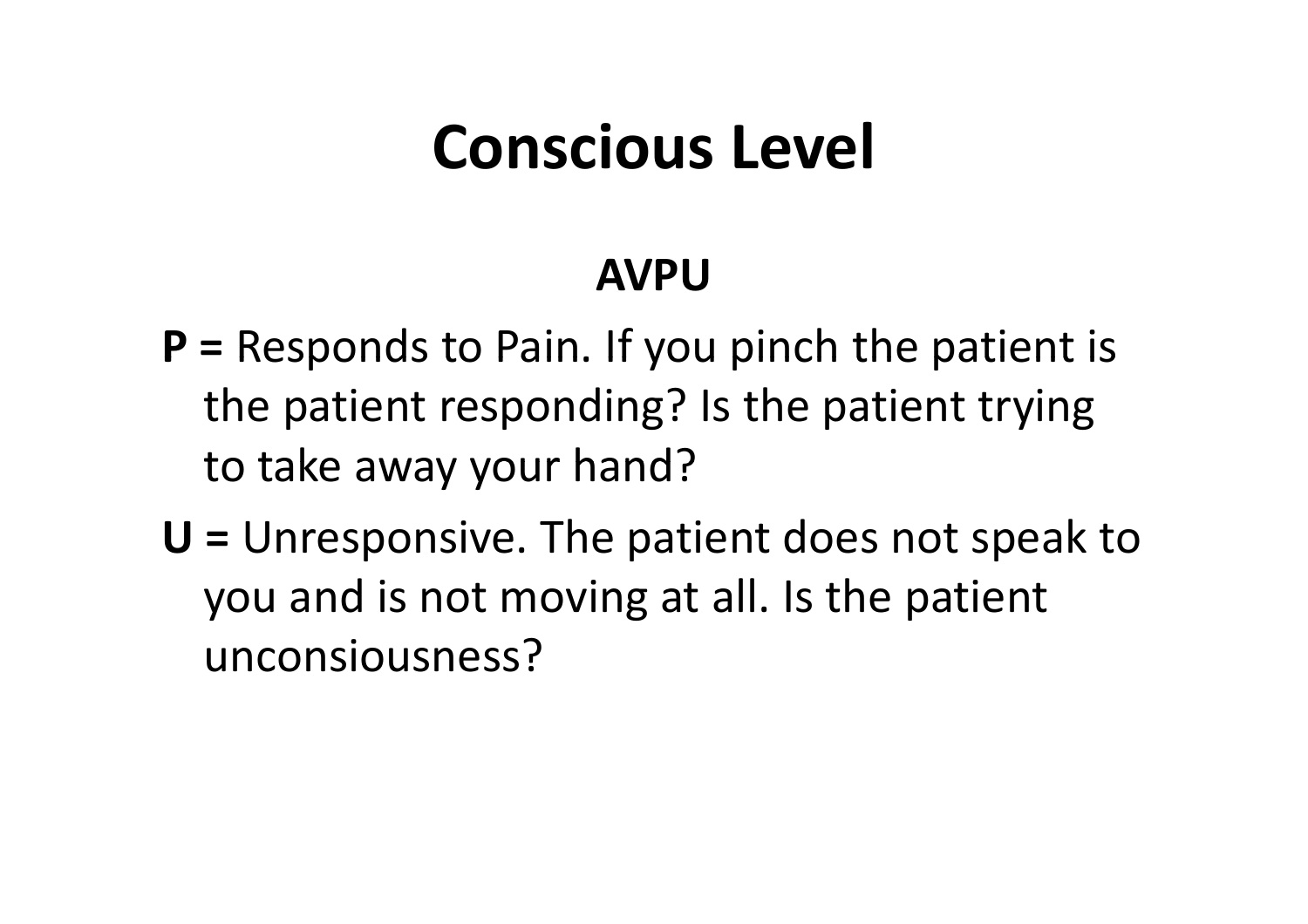• Check pupills: size, reaction and movement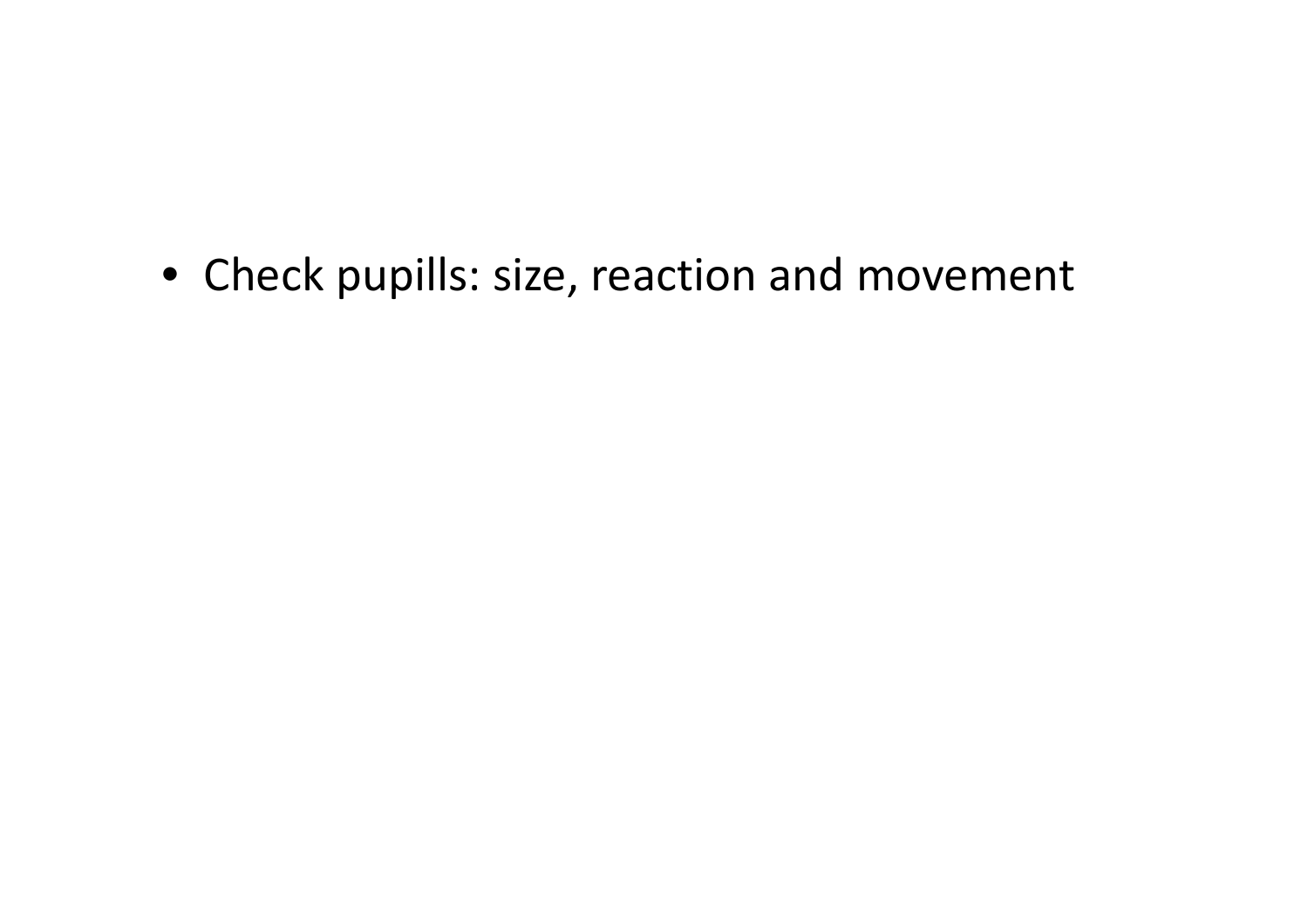# **Infection**

- Fever? Check the temperature!
- Antibiotics?
- What kind of infection? Malaria? Pneumonia?
- Blood cultures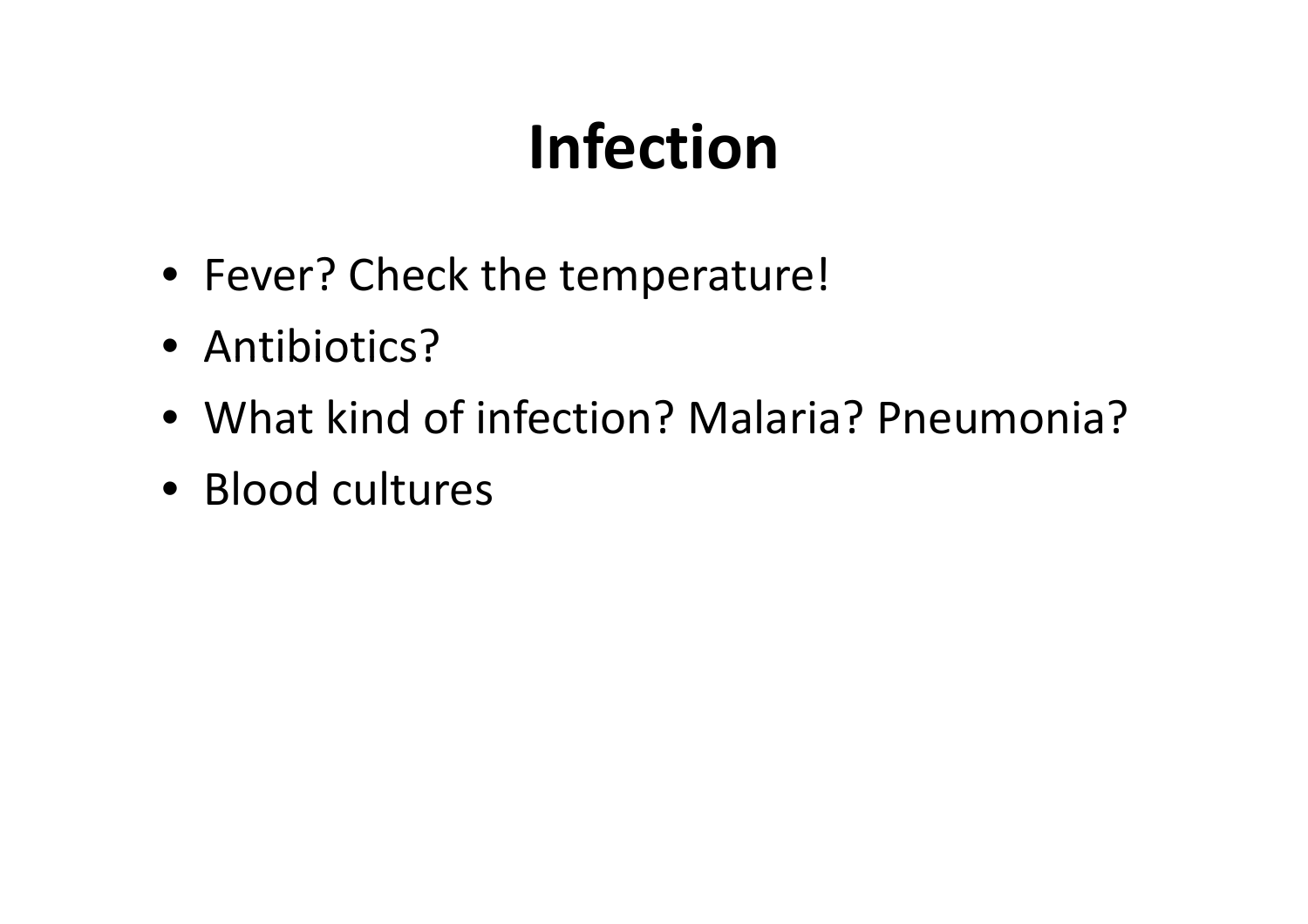# **Nutrition**

- The patient must eat. It is important for the recovery so the patient can go home. If the patient can not eat. Give the patient nutritionfluids.
- NG tube. Clamped? Gravity?
- Vomitus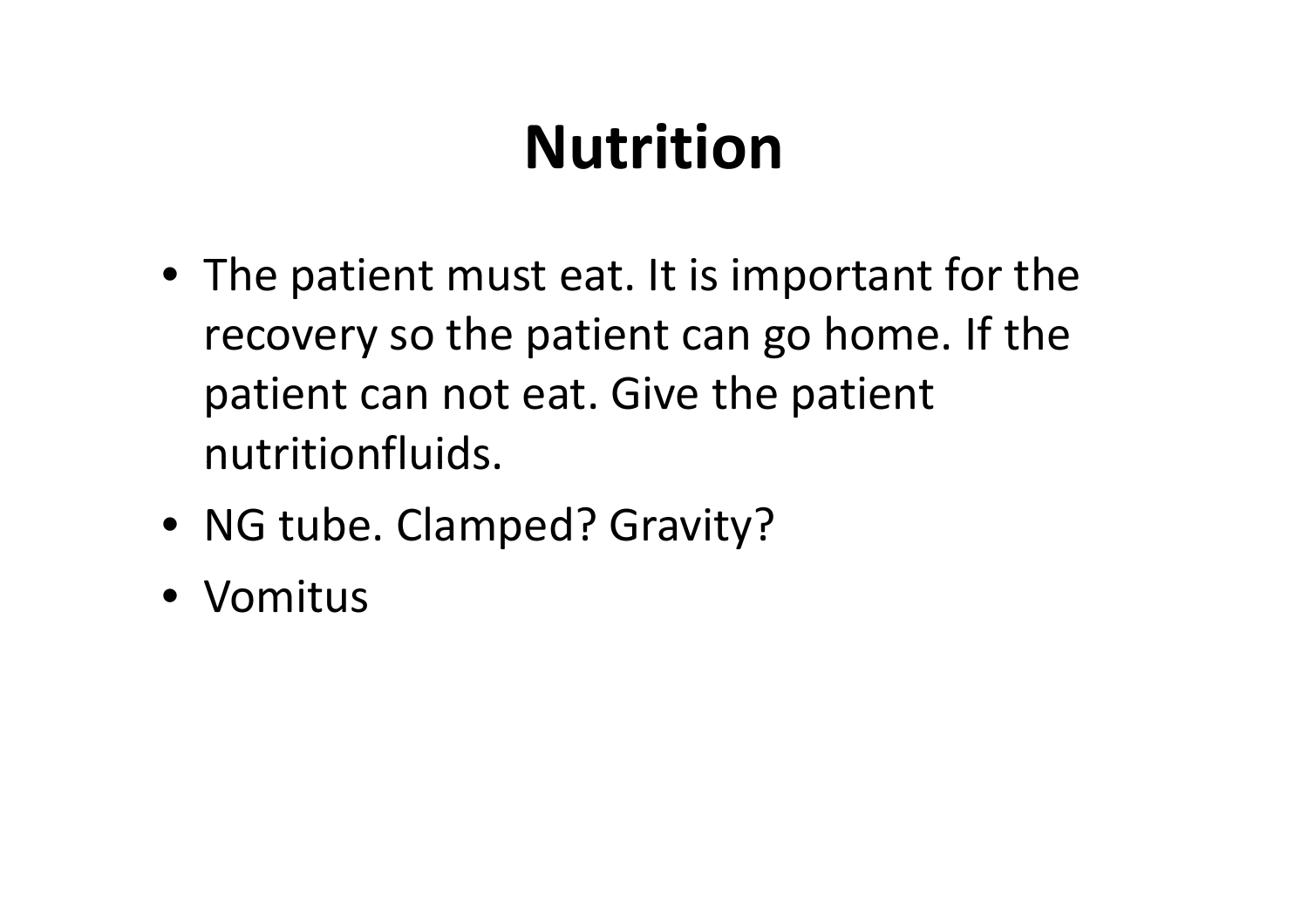# **Kidney function**

- Check the urine output. Colour ? Haematuria (blood)? In the ICU every hour.
- Stop in the catheter?
- Count fluid balance every 8 hour.
- Laboratory samples (Kreatinin)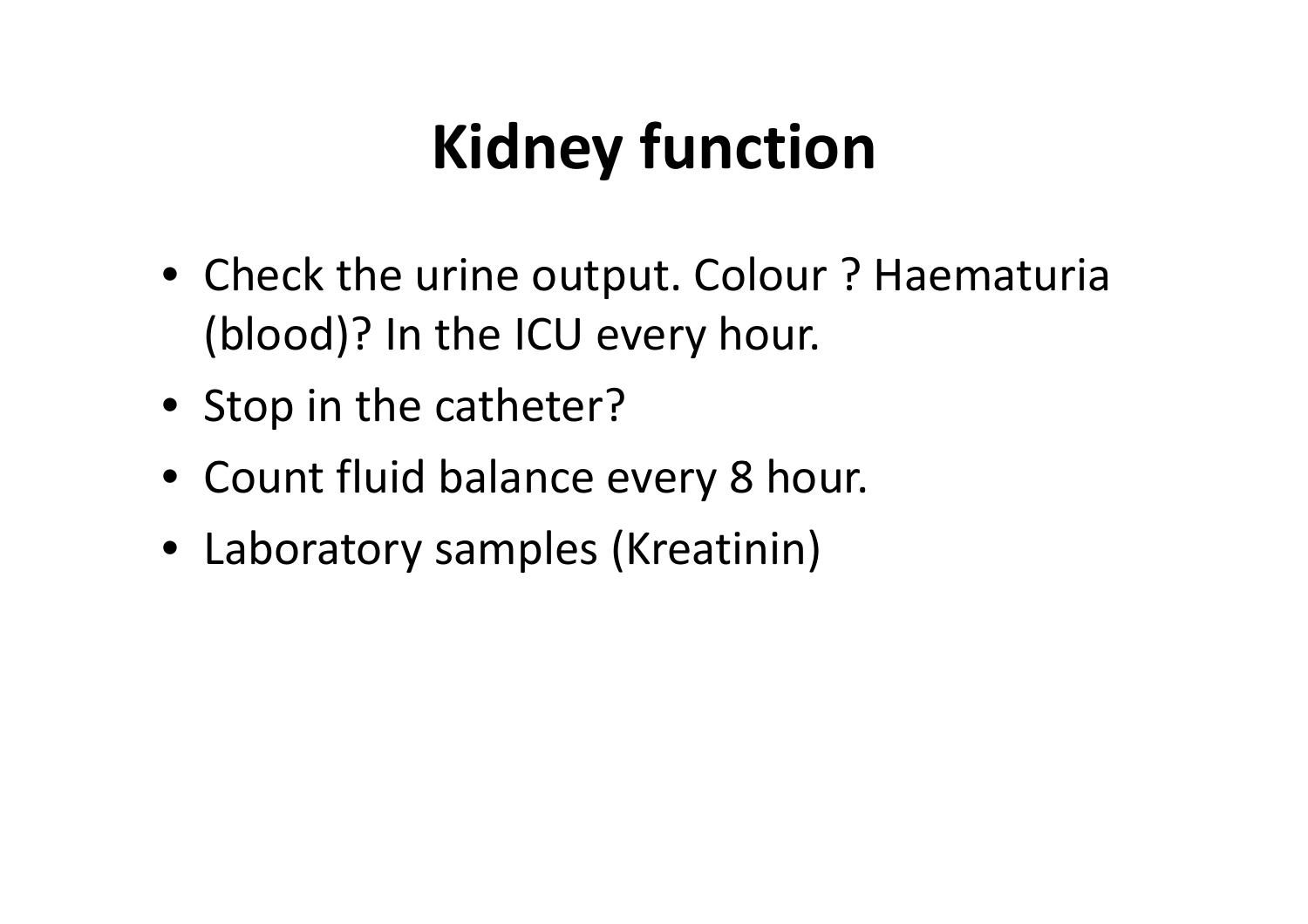## **Abdomen**

- Listen , is there bowelsounds ?
- Stomache palpation: Soft? Hard? Tender?
- Has the patient empty his stomache, stool?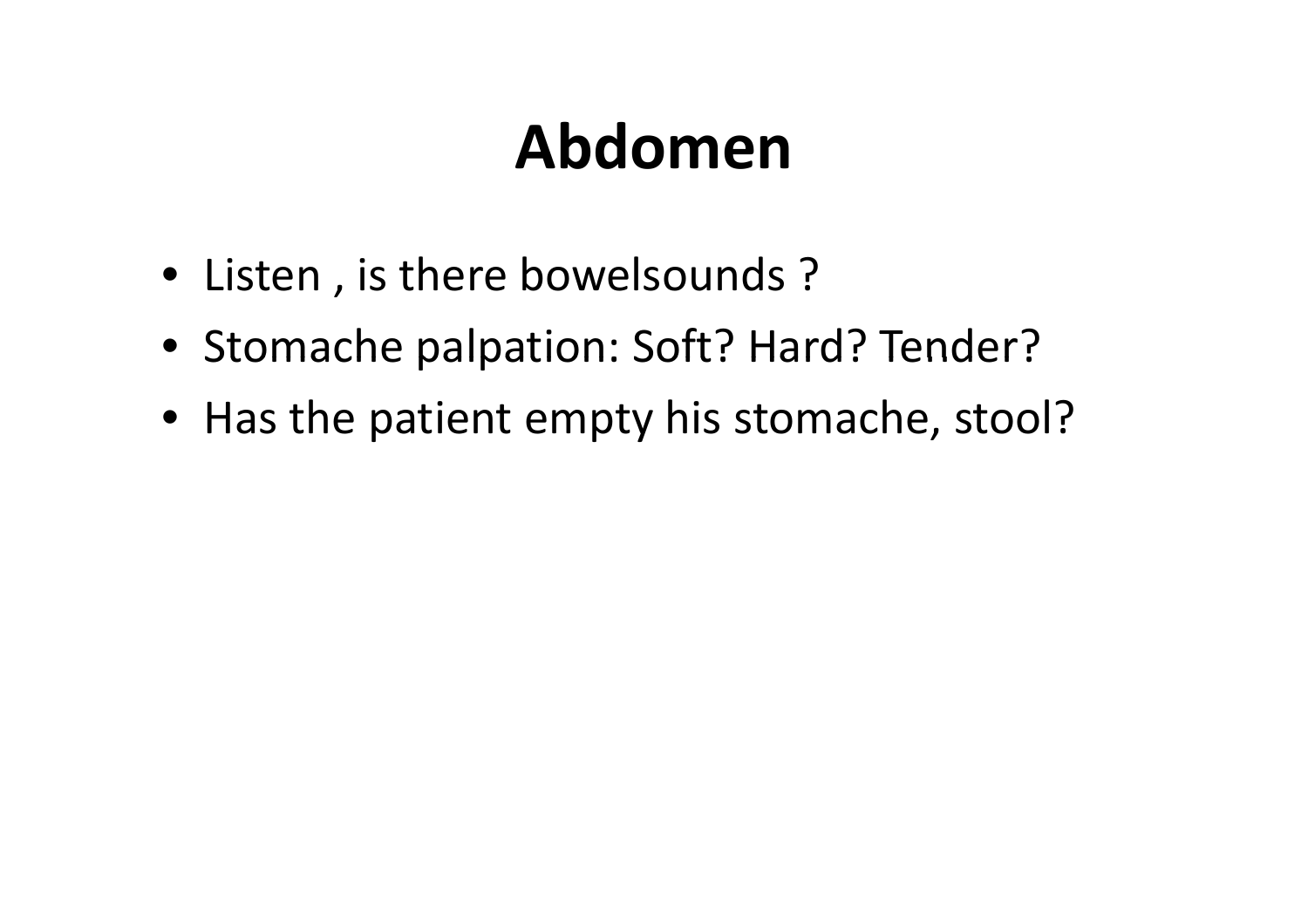### **Supportive treatment**

- **Pain relief.** If the patient is in pain. How do you know that? Give the patient pain medication. If the pain is not better. Reassess and give the patient more pain medication.
- **Make the patient comfortable in bed.** Turn the patient as often as necessary to the sides.
- **Sleep.** Try to give the patient time for rest especially in nights. Lights off and stuff don´t speak loud.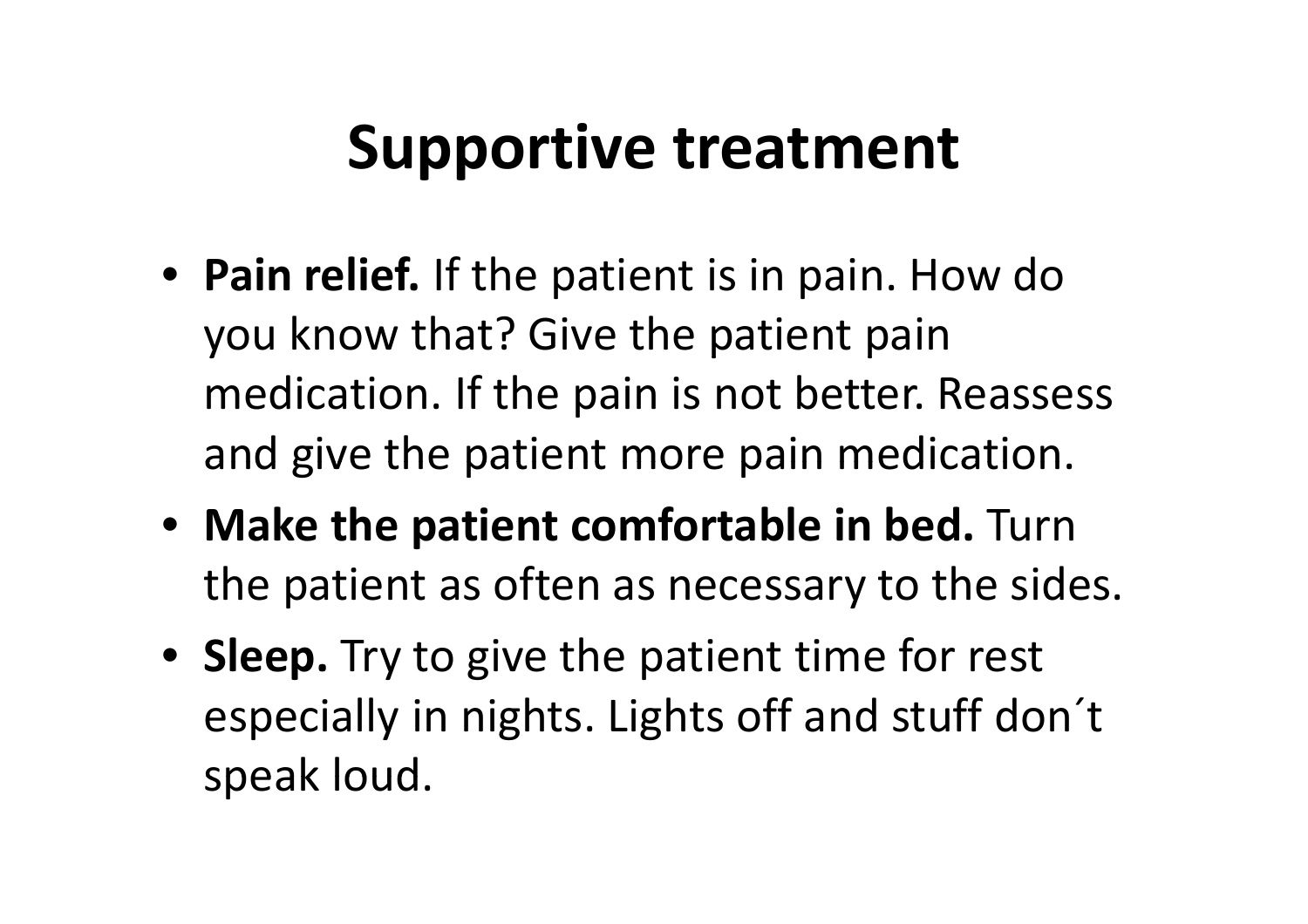### **FAMILY**

Can they enter ? How often ? How long?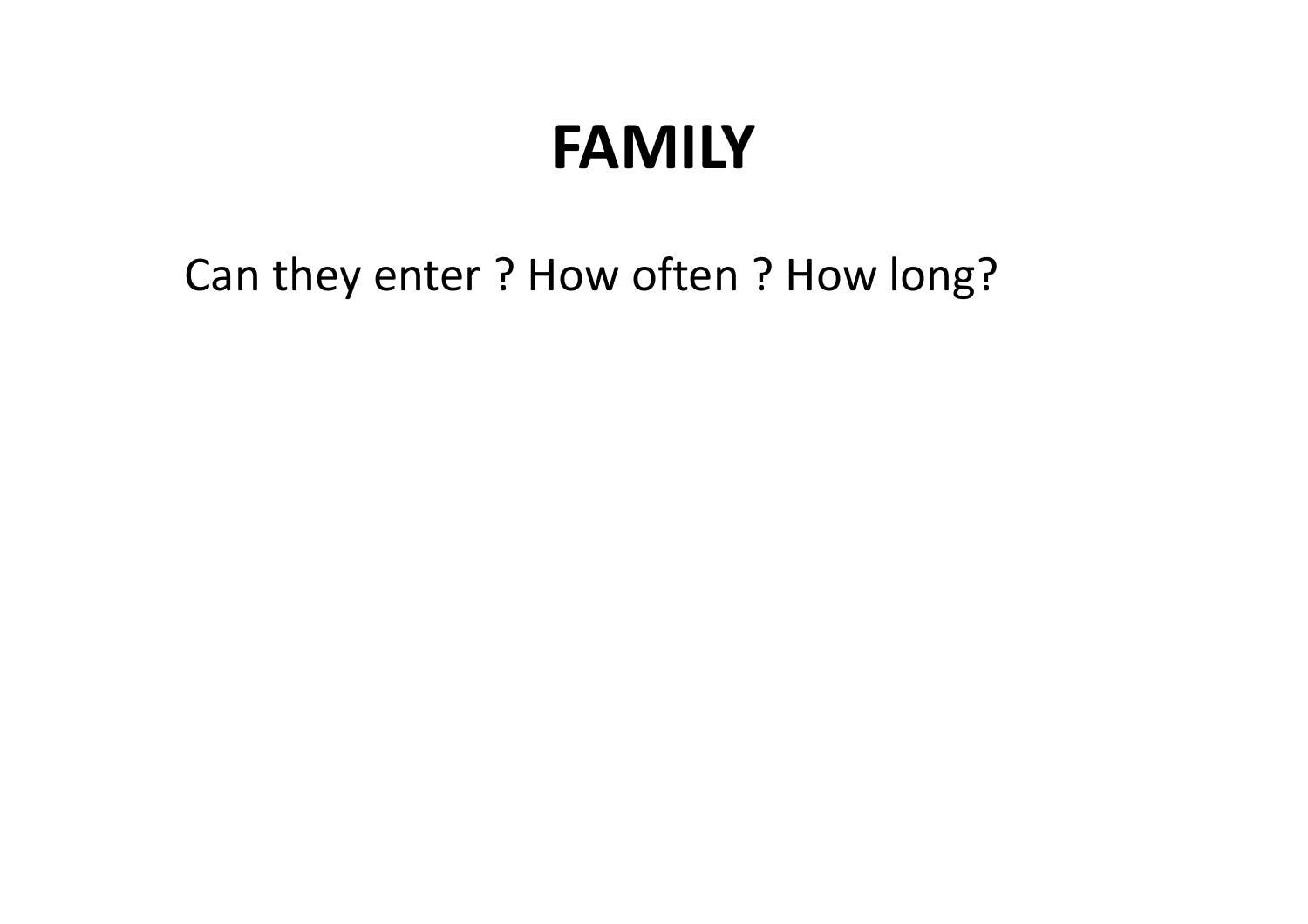### **Skinstatus**

- From head to toe
- Wounds ? Red marks ? Something else?
- Catheter care! Cannulas, All access, CVK ……..
- Skin care (water, creme)
- Mouth care
- Take care of the eyes